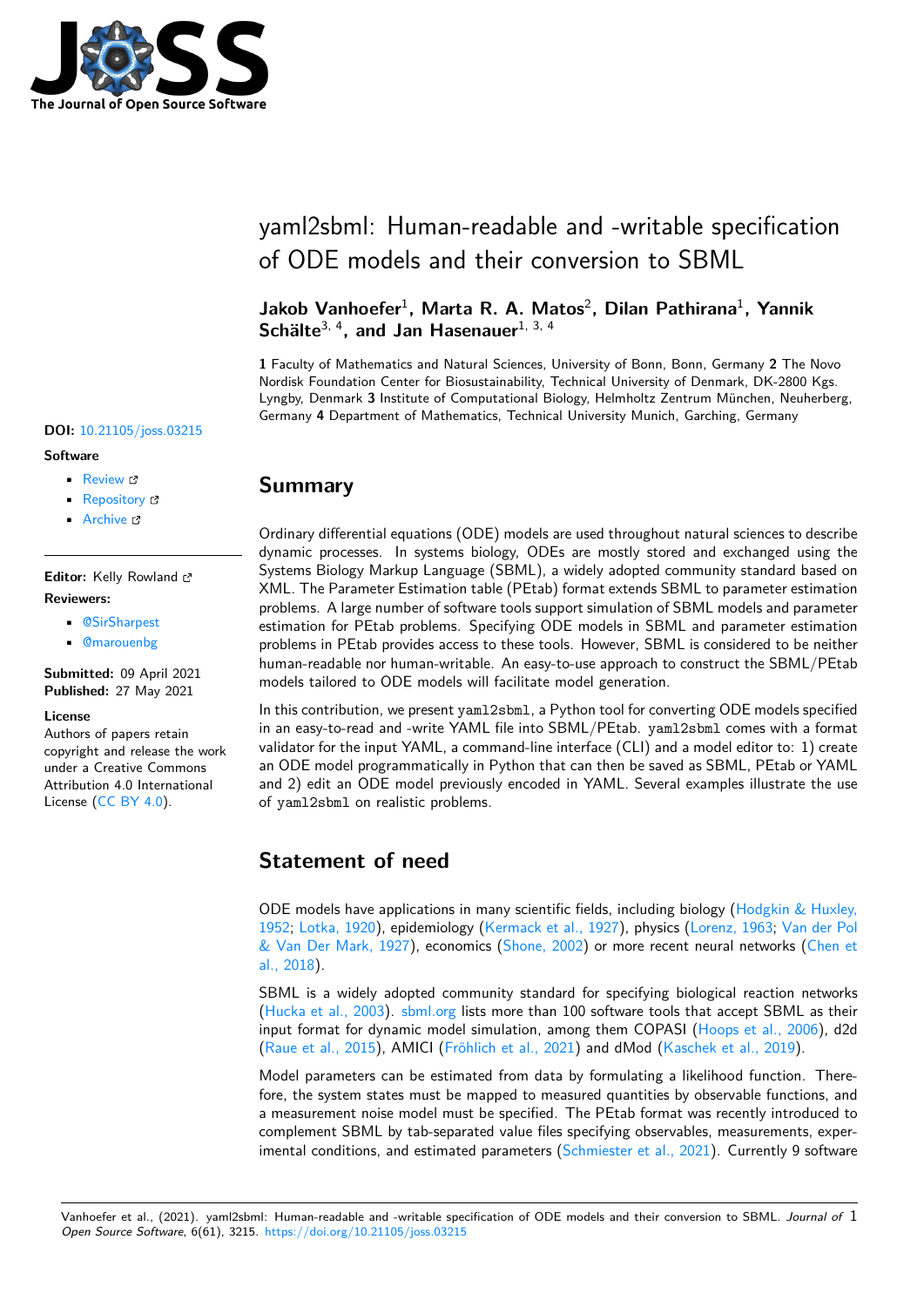

toolboxes support PEtab as an input format, among them COPASI, d2d, dMod and AM-ICI/pyPESTO. The PEtab documentation gives a complete and up-to-date list of tools.

Thanks to the aforementioned tools, model simulation or parameter estimation has become a matter of a few lines of code or clicks. However, ODE model definition is often a bottleneck, since constructing an SBML model from scratch is often tedious. Therefore, various [approach](https://github.com/ICB-DCM/pyPESTO)es to [facilitate model const](https://petab.readthedocs.io/en/latest/#petab-support-in-systems-biology-tools)ruction from text-based input formats or in code have been presented, as libsbml (Bornstein et al., 2008), SimpleSBML (Cannistra et al., 2015), MOCCASIN (Gómez et al., 2016), Antimony (Smith et al., 2009) and ScrumPy (Poolman, 2006). MOCCASIN translates MATLAB code into SBML. Other tools have a textbased input format that is centered around chemical reactions and not around ODEs directly (e.g. ScrumPy), or only offer a text-based ([Antimony](#page-3-2)) or only a Python-base[d way of defining](#page-3-3) [SBM](#page-3-3)L models ( libsbml, [SimpleSB](#page-4-10)ML), but not [both at the same](#page-5-1) time interchang[eably.](#page-4-11) [Neither of t](#page-4-11)hese tools offer PEtab support.

Here, we present a human-readable and -writeable format tailored to ODE models that is based on YAML and can be validated and translated to SBML and PEtab via the Python tool yaml2sbml and a CLI. Furthermore, yaml2sbml comes with a format validator and a Python-based model editor that allows to generate, import, extend and export a YAML model within code.

# **Tool and Format**

Figure 1 gives an overview of the typical workflow for model generation and conversion using yaml2sbml.



**Figure 1:** Typical workflow for model generation and conversion using yaml2sbml. The ODE is written as YAML file using any text editor, the API, or the object-oriented model editor. Both can be used interchangeably. The conversion from YAML to SBML or PEtab can be performed in Python or by the CLI.

### **YAML Format**

Building the input format on YAML allows to parse and validate the model easily, while keeping the simplicity of a text-based format (see Figure 1). The format is organized in the blocks for different model components.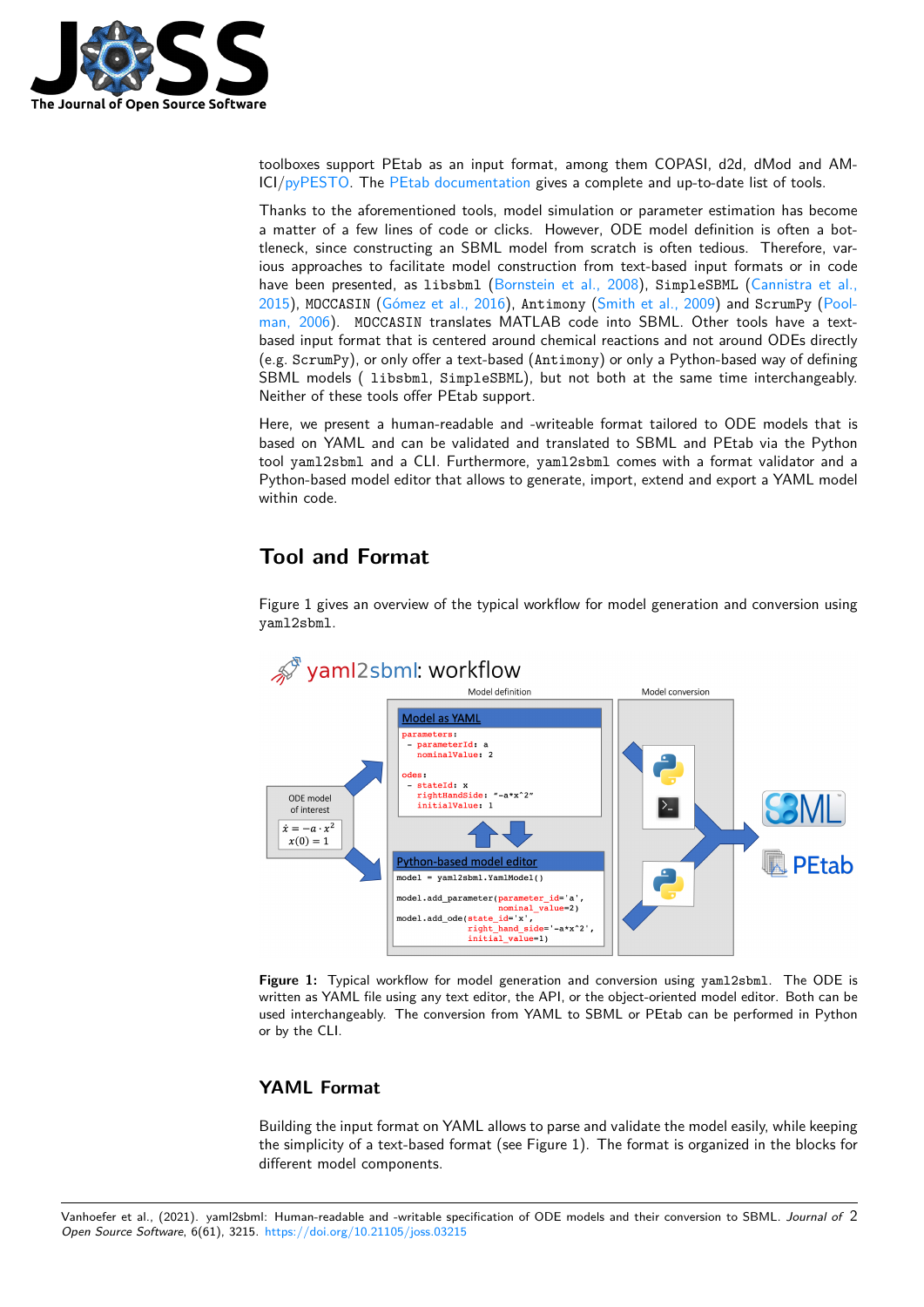

- odes define states, right-hand sides and initial values (as numeric values or parameters).
- parameters define parameters and their values. Further optional keys, e.g. optimization bounds, are written to the PEtab parameter table.
- time specifies the name of the time variable.
- assignments dynamically assign a value to a variable. These are encoded as parameter assignment rules in the SBML file.
- functions define functions that can be called in other model parts.
- observables map ODE states to measurements. Observables can be encoded as parameter assignments in the SBML file or in the PEtab observable table.
- conditions define different experimental setups, e.g. specific inputs. Conditions are only encoded in the PEtab condition table and do not affect the SBML file.

For more details, we refer to the format specification.

### **Python Tool and Command-Line Interface**

The Python tool yaml2sbml allo[ws one to validate mo](https://yaml2sbml.readthedocs.io/en/latest/format_specification.html)dels specified in the YAML input format and convert them to SBML or PEtab via

import yaml2sbml

```
# format validation
yaml2sbml.validate_yaml(yaml_file)
# SBML conversion
yaml2sbml.yaml2sbml(yaml_input_file, sbml_output_file)
# PEtab conversion
yaml2sbml.yaml2petab(yaml_input_file, PEtab_dir, model_name)
```
Validation is also performed internally before model conversion. Libsbml (Bornstein et al., 2008) generates and validates the resulting SBML. The validator in the PEtab library checks the resulting TSV-files during conversion to PEtab.

Alongside its Python API, yaml2sbml comes with a CLI offering the same [functionality via](#page-3-2) [the c](#page-3-2)ommands yaml2sbml, yaml2petab, and yaml2sbml\_validate.

yaml2sbmls model editor allows one to generate ODE models and programmatically add, delete, or modify model components. Further, the model editor allows one to import models from YAML and export them to YAML, SBML or PEtab.

### **Availability and Code Development**

yaml2sbml is developed under the MIT license on GitHub. The tool is available on PyPI via pip install yaml2sbml. The documentation is hosted on readthedocs. Several Jupyter Notebooks contain examples covering all aspects of the tool. Code testing and continuous integration is performed via GitHub Actions.

## **Examples**

Three notebooks use the Lotka-Volterra equations (Lotka, 1920) to introduce the different aspects of yaml2sbml: The Python toolbox, the CLI and the model editor. Another notebook showcases features of the input format as time-dependent or discontinuous right-hand sides.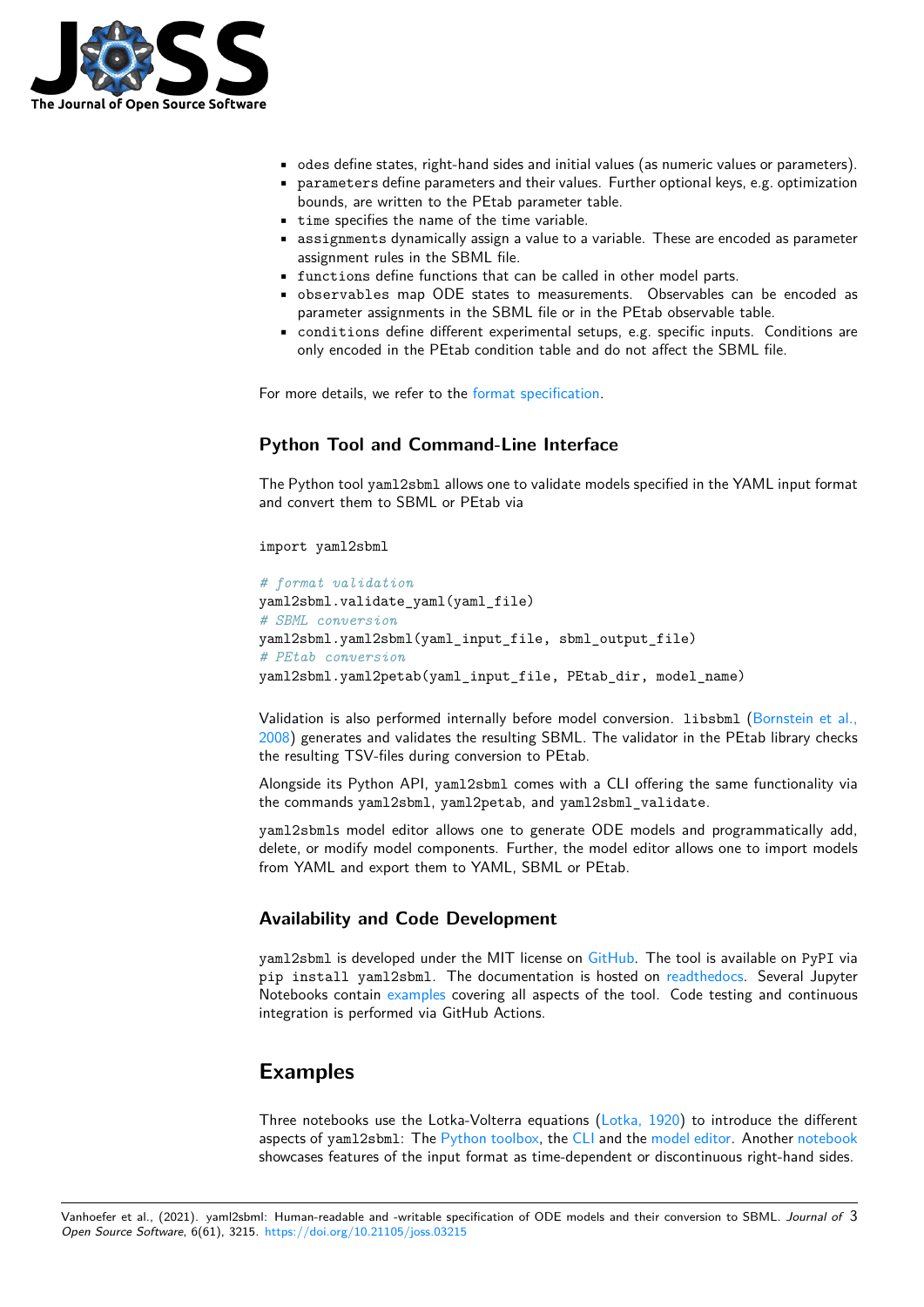

The introductory examples are complemented by two more comprehensive examples of ODE models, which do not fit in the classical reaction network formulation for which SBML is intended.

The first application example considers the Chemical Master Equation (CME) (Gillespie, 1992), a stochastic model of (bio-)chemical processes. The Finite State Projection (FSP) truncates the infinite state space of the CME, yielding a finite-dimensional ODE (Munsky  $\&$ Khammash, 2006). The example implements the FSP for a two-stage model of gene expression (Shahrezaei & Swain, 2008). yaml2sbml allows one to implement the 1000-di[mensional](#page-4-12) [ODE](#page-4-12) in less than 20 lines of code, by exploiting the rich problem structure.

The second application example considers a well-established ODE model of hum[an glucose](#page-4-13)[insulin metabolism](#page-4-13) with [22 state](https://github.com/yaml2sbml-dev/yaml2sbml/blob/master/doc/examples/Finite_State_Projection/Finite_State_Projection.ipynb) variables (Sorensen, 1985). The Jupyter Notebook presents an i[mplementation of the Soren](#page-4-14)sen model in the YAML format and uses the model editor to extend the preexisting YAML model to encode a patient-specific treatment.

# **Acknowledgement**

The authors thank Elba Raimúndez for her help designing the logo.

# **Funding**

J.V. was funded by the Federal Ministry of Economic Affairs and Energy (Grant no. 16KN074236) and the European Union's Horizon 2020 research and innovation program (Grant No. 686282)

M.R.A.M. was funded by the Novo Nordisk Foundation (NNF10CC1016517 and NNF14OC0009473).

Y.S. was supported by the German Research Foundation (HA7376/1-1), and the German Federal Ministry of Education and Research (FitMultiCell; 031L0159A).

D.P. was funded by the Federal Ministry of Economic Affairs and Energy (Grant no. 16KN074236)

J.H. was funded by the Federal Ministry of Education and Research (Grant no. 01ZX1705) and by the Deutsche Forschungsgemeinschaft (DFG, German Research Foundation) under Germany's Excellence Strategy - EXC 2151 - 390873048.

## **References**

- Bornstein, B. J., Keating, S. M., Jouraku, A., & Hucka, M. (2008). LibSBML: An API library for SBML. *Bioinformatics*, *24*(6), 880–881. https://doi.org/10.1093/bioinformatics/ btn051
- <span id="page-3-2"></span>Cannistra, C., Medley, K., & Sauro, H. M. (2015). SimpleSBML: A python package for creating and editing SBML models. *bioRxiv*. htt[ps://doi.org/10.1101/030312](https://doi.org/10.1093/bioinformatics/btn051)
- Ch[en, R. T](https://doi.org/10.1093/bioinformatics/btn051)., Rubanova, Y., Bettencourt, J., & Duvenaud, D. (2018). Neural ordinary differential equations. *arXiv Preprint arXiv:1806.07366*.
- <span id="page-3-3"></span><span id="page-3-1"></span><span id="page-3-0"></span>Fröhlich, F., Weindl, D., Schälte, Y., Pathirana, [D., Paszkowski, Ł., Lines, G. T.,](https://doi.org/10.1101/030312) Stapor, P., & Hasenauer, J. (2021). AMICI: high-performance sensitivity analysis for large ordinary differential equation models. *Bioinformatics*. https://doi.org/10.1093/bioinformatics/ btab227

Vanhoefer et al., (2021). yaml2sbml: Human-readable and -writable specification of ODE mod[els and their conversion to SBML.](https://doi.org/10.1093/bioinformatics/btab227) *Journal of* 4*Open Source Software*, 6(61), 3215. htt[ps://doi.o](https://doi.org/10.1093/bioinformatics/btab227)rg/10.21105/joss.03215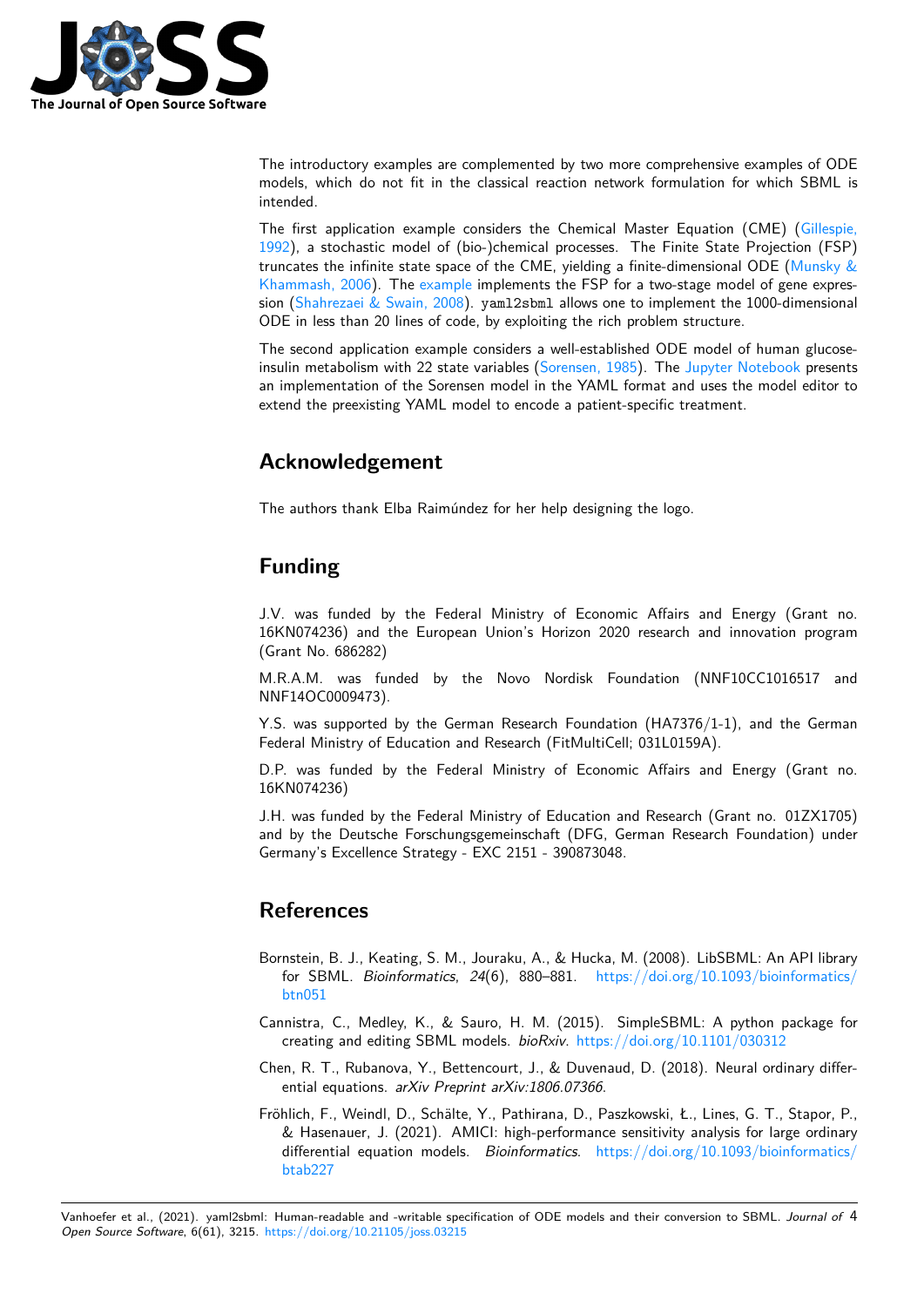

- Gillespie, D. T. (1992). A rigorous derivation of the chemical master equation. *Physica A*, *188*(1), 404–425. https://doi.org/10.1016/0378-4371(92)90283-V
- Gómez, H. F., Hucka, M., Keating, S. M., Nudelman, G., Iber, D., & Sealfon, S. C. (2016). MOCCASIN: Converting MATLAB ODE models to SBML. *Bioinformatics*, *32*(12), 1905– 1906. https://doi[.org/10.1093/bioinformatics/btw056](https://doi.org/10.1016/0378-4371(92)90283-V)
- <span id="page-4-12"></span><span id="page-4-10"></span>Hodgkin, A. L., & Huxley, A. F. (1952). A quantitative description of membrane current and its application to conduction and excitation in nerve. *J. Physiol.*, *117*(4), 500–544. https:[//doi.org/10.1113/jphysiol.1952.sp004764](https://doi.org/10.1093/bioinformatics/btw056)
- <span id="page-4-0"></span>Hoops, S., Sahle, S., Gauges, R., Lee, C., Pahle, J., Simus, N., Singhal, M., Xu, L., Mendes, P., & Kummer, U. (2006). COPASI – a COmplex PAthway SImulator. *Bioinformatics*, *22*(24), 3067–3074. https://doi.org/10.1093/bioinformatics/btl485
- <span id="page-4-6"></span>Hu[cka, M., Finney, A., Sauro, H. M., Bolouri, H.,](https://doi.org/10.1113/jphysiol.1952.sp004764) Doyle, J. C., Kitano, H., Arkin, A. P., Bornstein, B. J., Bray, D., Cornish-Bowden, A., Cuellar, A. A., Dronov, S., Gilles, E. D., Ginkel, M., Gor, V., Goryanin, I. I., Hedley, W. J., Hodgman, T. C., Hofmeyr, J.- H., … Wang, J. (20[03\). The systems biology markup language \(SB](https://doi.org/10.1093/bioinformatics/btl485)ML): A medium for representation and exchange of biochemical network models. *Bioinformatics*, *19*(4), 524– 531. https://doi.org/10.1093/bioinformatics/btg015
- <span id="page-4-5"></span>Kaschek, D., Mader, W., Fehling-Kaschek, M., Rosenblatt, M., & Timmer, J. (2019). Dynamic modeling, parameter estimation, and uncertainty analysis in R. *J. Stat. Softw.*, *88*(10). [https://doi.org/10.18637/jss.v088.i10](https://doi.org/10.1093/bioinformatics/btg015)
- <span id="page-4-8"></span>Kermack, W. O., McKendrick, A. G., & Walker, G. T. (1927). A Contribution to the Mathematical Theory of Epidemics. *P Roy Soc A-Math Phy*, *115*(772), 700–721. https: //doi.or[g/10.1098/rspa.1927.0118](https://doi.org/10.18637/jss.v088.i10)
- Lorenz, E. N. (1963). Deterministic nonperiodic flow. *Journal of Atmospheric Sciences*, *20*(2), 130–141. https://doi.org/10.1175/1520-0469(1963)020%3C0130:DNF%3E2.0.CO;2
- <span id="page-4-2"></span>Lot[ka, A. J. \(1920\). Analytical note o](https://doi.org/10.1098/rspa.1927.0118)n certain rhythmic relations in organic systems. *[Pro](https://doi.org/10.1098/rspa.1927.0118)ceedings of the National Academy of Sciences*, *6*(7), 410–415. https://doi.org/10.1073/ pnas.6.7.410
- <span id="page-4-3"></span><span id="page-4-1"></span>Munsky, B., [& Khammash, M. \(2006\). The finite state projection algorithm for the solu](https://doi.org/10.1175/1520-0469(1963)020%3C0130:DNF%3E2.0.CO;2)tion of the chemical master equation. *J. Chem. Phys.*, *124*(4), 044104. [https://doi.org/10.](https://doi.org/10.1073/pnas.6.7.410) [1063/1.2145](https://doi.org/10.1073/pnas.6.7.410)882
- Poolman, M. G. (2006). ScrumPy: Metabolic modelling with python. *IEE Proceedings-Systems Biology*, *153*(5), 375–378. https://doi.org/10.1049/ip-syb:20060010
- <span id="page-4-13"></span><span id="page-4-11"></span>Ra[ue, A., Steiert, B](https://doi.org/10.1063/1.2145882)., Schelker, M., Kreutz, C., Maiwald, T., Hass, H., [Vanlier, J., Tönsing,](https://doi.org/10.1063/1.2145882) C., Adlung, L., Engesser, R., Mader, W., Heinemann, T., Hasenauer, J., Schilling, M., Höfer, T., Klipp, E., Theis, F. J., Klingmüller, U., Schöberl, B., & J.Timmer. (2015). Data2Dynamics: A modeling enviro[nment tailored to parameter estimation in](https://doi.org/10.1049/ip-syb:20060010) dynamical systems. *Bioinformatics*, *31*(21), 3558–3560. https://doi.org/10.1093/bioinformatics/ btv405
- <span id="page-4-7"></span>Schmiester, L., Schälte, Y., Bergmann, F. T., Camba, T., Dudkin, E., Egert, J., Fröhlich, F., Fuhrmann, L., Hauber, A. L., Kemmer, S., Lakrisenko, P., Loos, C., Merkt, S., Müller, W., Pathirana, D., Raimúndez, E., Refisch, L., R[osenblatt, M., Stapor, P. L., … Weindl, D.](https://doi.org/10.1093/bioinformatics/btv405) [\(2021\).](https://doi.org/10.1093/bioinformatics/btv405) PEtab—interoperable specification of parameter estimation problems in systems biology. *PLOS Computational Biology*, *17*(1), 1–10. https://doi.org/10.1371/journal. pcbi.1008646
- <span id="page-4-9"></span>Shahrezaei, V., & Swain, P. S. (2008). The stochastic nature of biochemical networks. *Curr. Opin. Biotechnol.*, *19*(4), 369–374. https://doi.org/10.[1016/j.copbio.2008.06.011](https://doi.org/10.1371/journal.pcbi.1008646)
- <span id="page-4-14"></span><span id="page-4-4"></span>Sh[one, R. \(2002](https://doi.org/10.1371/journal.pcbi.1008646)). *Economic dynamics: Phase diagrams and their economic application*. Cambridge University Press.